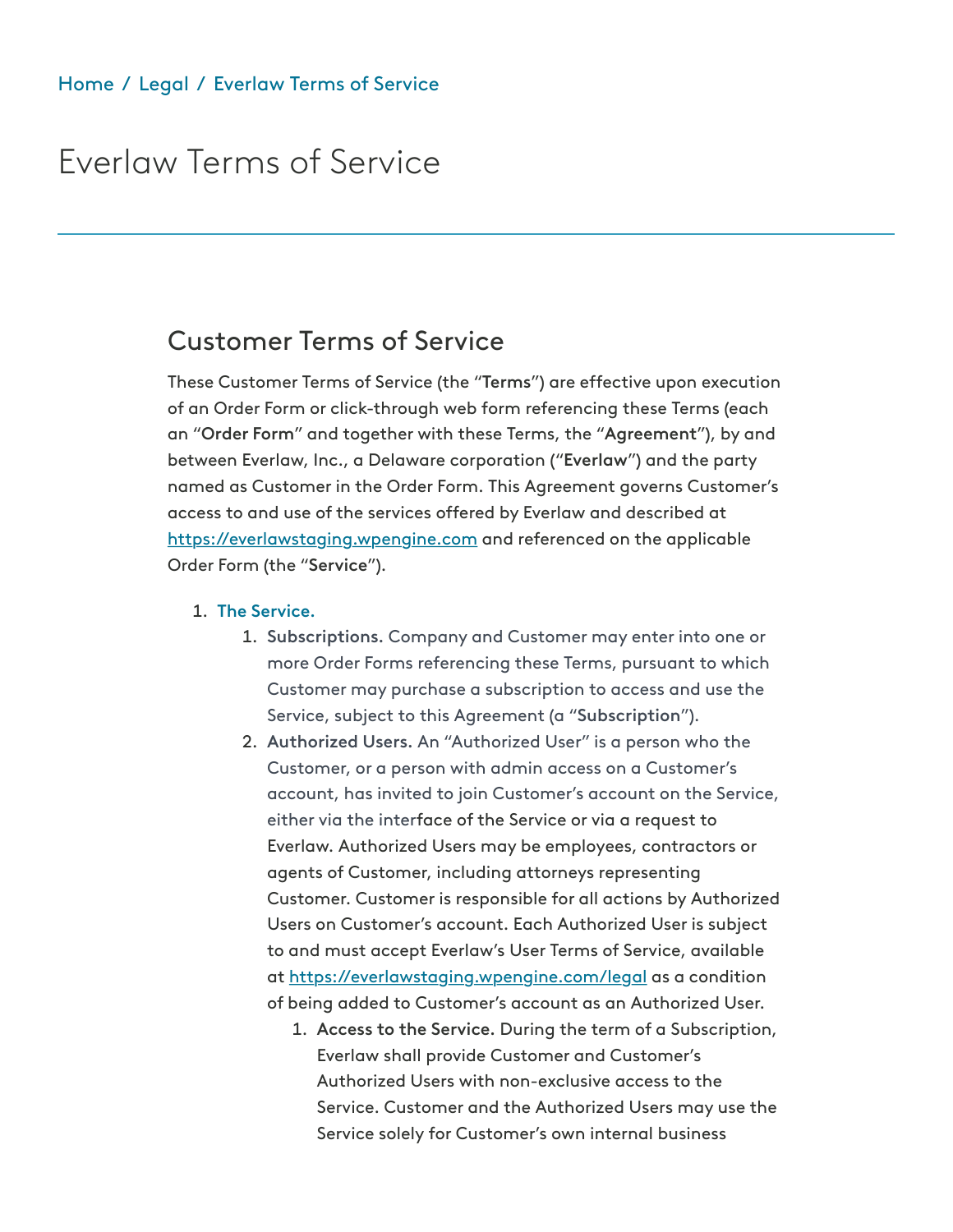purposes and not for re-sale, in a service bureau arrangement or via distribution by any means not explicitly allowed under this Agreement.

3. Trial Access. Everlaw may, in its sole discretion, also offer Customers the ability to access and use the Service, or certain components of the Service, without payment, subject to these Terms (an "Unpaid Subscription"). Everlaw may terminate any Unpaid Subscription at any time, in its sole discretion, without liability to the applicable Customer. Anything to the contrary in these Terms notwithstanding, Everlaw's maximum aggregate liability with respect to any Unpaid Subscription shall not exceed \$100. Everlaw reserves the right to, in its sole discretion, view, delete or suspend Case Materials. Everlaw may also exclude and remove Customers from the platform and block email and IP addresses. Everlaw makes no representations or warranties as to system uptime or functionality.

### 2. Billing and Payments.

- 1. Pricing Structure. Fees for access to the Service are based on the amount of storage capacity used by Customer on the Service ("Storage Capacity"), as described on the applicable Order Form. The amount of Storage Capacity used by Customer shall in all cases be calculated on an unpacked, uncompressed, and unzipped basis. An Order Form may include a price per Gigabyte of Storage per month (a "Monthly Unit Price"). Additionally, an Order Form may include an annual subscription with a fixed minimum Storage Capacity reserved for use by Customer (an "Annual Minimum Commitment") with an annual fee (an "Annual Fee").
- 2. Billing. Unless otherwise stated on an Order Form:
	- 1. for an Order Form containing an Annual Minimum Commitment, (i) the Annual Fee is invoiced in advance upon execution of the Order Form, and (ii) use of Storage Capacity in excess of the Annual Minimum Commitment in a given month will be calculated monthly and invoiced monthly in arrears at the Monthly Unit Price; and
	- 2. for an Order Form containing only a Monthly Unit Price, use of Storage Capacity in a given month will be calculated monthly and invoiced monthly in arrears at the Monthly Unit Price.
- 3. Invoices. Unless otherwise stated on an Order Form, all invoices are due 30 days after the date thereof.
- 4. Late Charges. Late payments are subject to interest charges of 1.5% per month, or if lower, the maximum amount allowed by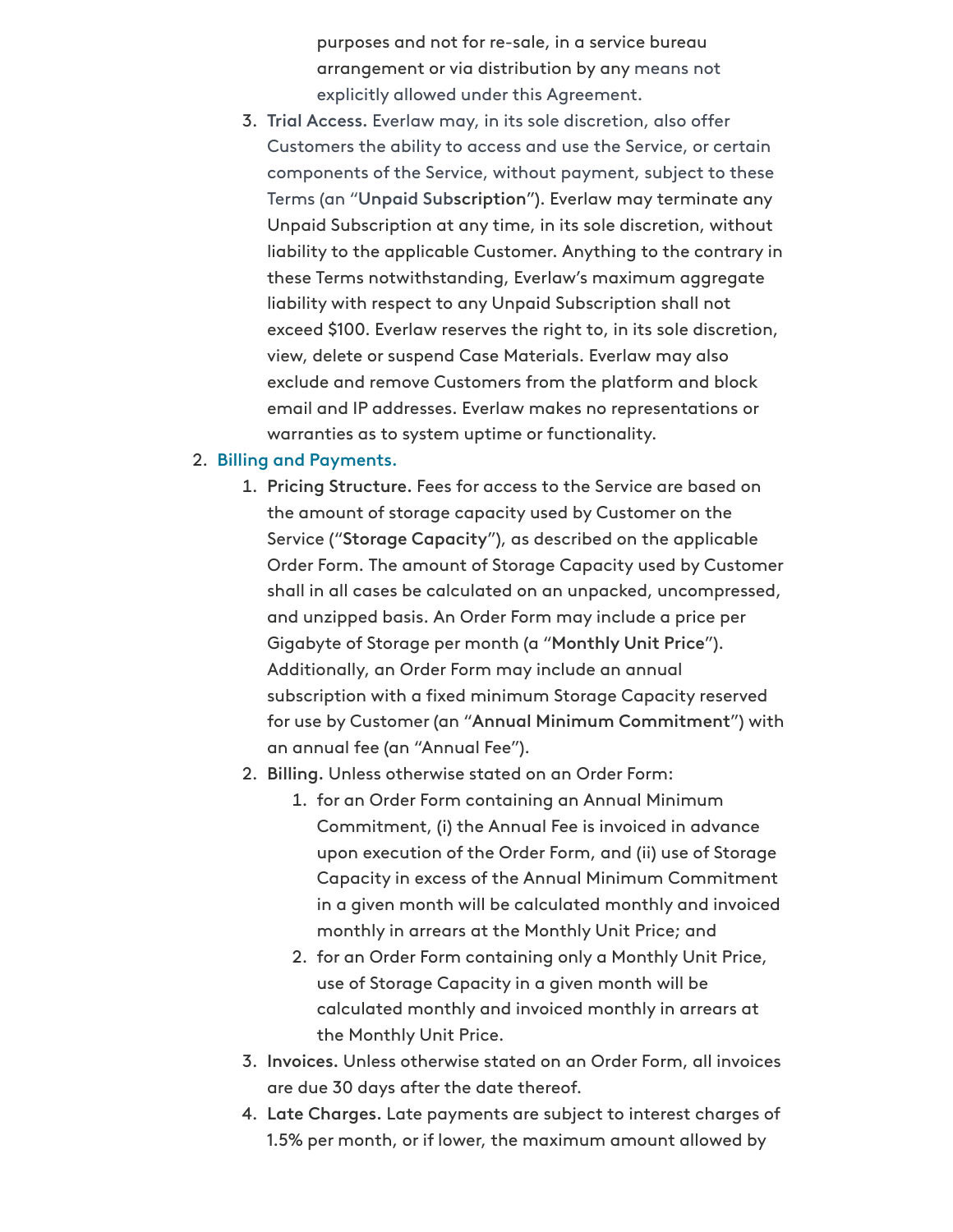law.

- 5. Taxes. Customer is solely responsible for payment of any taxes resulting from the use of the Service. If any such taxes are required to be withheld, Customer shall pay an amount to Everlaw such that the net amount payable to Everlaw after withholding of taxes shall equal the amount that would have been otherwise payable under this Agreement.
- 6. Billing Disputes. Customer agrees that it will notify Everlaw within 30 days of receipt of an invoice from Everlaw if it intends to dispute the amounts owed under such invoice, and that after 30 days all undisputed invoices will be deemed to have been accepted.

#### 3. Intellectual Property Rights & Restrictions.

- 1. Case Materials. As part of the Service, Customer or its Authorized Users may create or upload documents, images, files, annotations, notes, tags or other electronic records relating to litigation matters (the "Case Materials") to the Service. As between Customer and Everlaw, Customer retains all ownership of the Case Materials, and Everlaw agrees that it obtains no intellectual property rights in the Case Materials except the limited license set forth herein. Customer hereby grants Everlaw a limited, non-exclusive, royalty-free license to use the Case Materials to provide the Service to Customer and Customer's Authorized Users and to support, manage and improve the Service, subject to the confidentiality obligations set forth in this Agreement.
- 2. Everlaw Intellectual Property. Everlaw shall retain all intellectual property rights in the Service, including any and all derivatives, changes and improvements thereto, and Customer agrees that it obtains no intellectual property rights or licenses by these Terms except those expressly granted herein. Customer agrees that it shall (i) not attempt to infiltrate, hack, reverse engineer, decompile, or disassemble the Service; (ii) not represent that it possesses any proprietary interest in the Service; (iii) not directly or indirectly, take any action to contest Everlaw's intellectual property rights or infringe them in any way; and (iv) except as specifically permitted hereunder, not use the name, trademarks, trade-names, and logos of Everlaw.
- 3. Everlaw Platform Data. In the course of providing the Service, Everlaw may collect statistical data and performance information, analytics, meta-data, or similar information, generated through instrumentation and logging systems, regarding the operation of the Service, including Customer's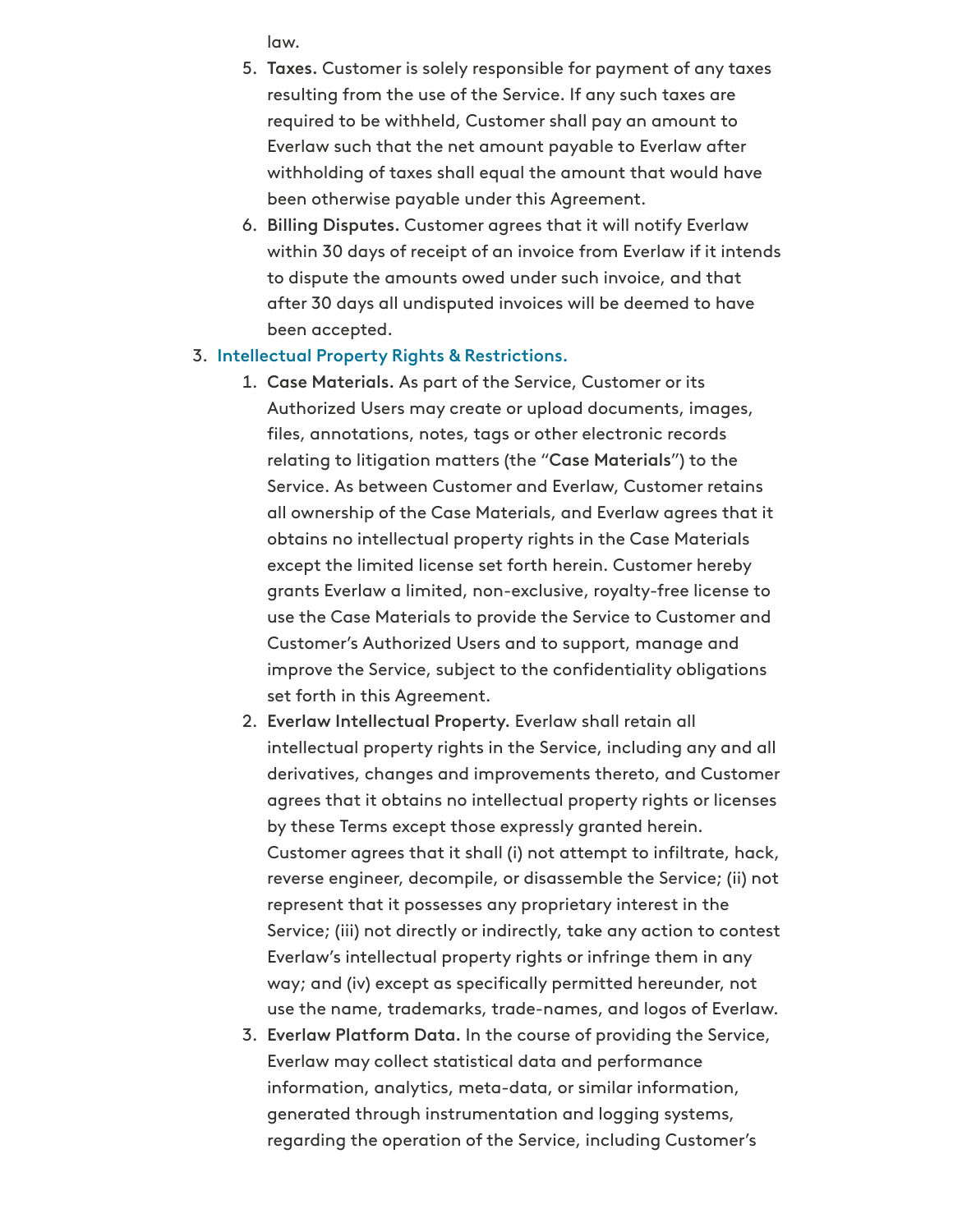use of the Service (the "Platform Data"). Nothing in this Agreement shall restrict Everlaw's right to collect Platform Data or to use it for any internal business purpose, provided however, that (i) Platform Data will not include any Case Materials, and (ii) Everlaw will not disclose Platform Data to any third party in a manner that allows such third party to identify Customer or any Authorized User, other than Everlaw's employees, agents or service providers who are subject to obligations of confidentiality with respect to such Platform Data.

- 4. Feedback. Customer may, from time to time, provide Everlaw with ideas, suggestions, feedback, recommendations, or improvements pertaining to the Service (collectively, "Feedback"). Customer hereby grants Everlaw a non-exclusive, perpetual, irrevocable, royalty-free license to use all Feedback for any purpose. Feedback is provided to Everlaw on an "as-is" basis without warranties of any kind.
- 5. Marketing Rights. Customer consents to the inclusion of its name and logo on the Everlaw website and in Everlaw's marketing materials, describing Customer as a customer of Everlaw.

### 4. Privacy and Security.

- 1. Security. Without prejudice to Customer's obligations under Clause 4.4 (Customer Responsibilities), Everlaw will implement reasonable and appropriate measures designed to help secure the Case Materials and Confidential Information against accidental or unlawful loss, access, or disclosure.
- 2. Backups. Everlaw will take commercially reasonable steps to back up Case Materials, conducted at least on a daily basis. Backed up data will be stored at two (2) separate geographical locations or more and will be erased, destroyed, or otherwise made unrecoverable within a commercially reasonable timeframe.
- 3. Account Security. Login credentials cannot be shared or used by more than one individual authorized user. Customer will notify Everlaw immediately if Customer believes that an unauthorized third party has accessed Customer's account on the Service, or that an Authorized User's account credentials or Case Materials have been compromised.
- 4. Data Privacy. Except as described in this Agreement and in Everlaw's Privacy Policy, available at [https://everlawstaging.wpengine.com/privacy](https://everlawstaging.wpengine.com/legal/terms-of-service/www.everlaw.com/privacy) (the "Privacy Policy"), or as otherwise required by applicable law, Everlaw will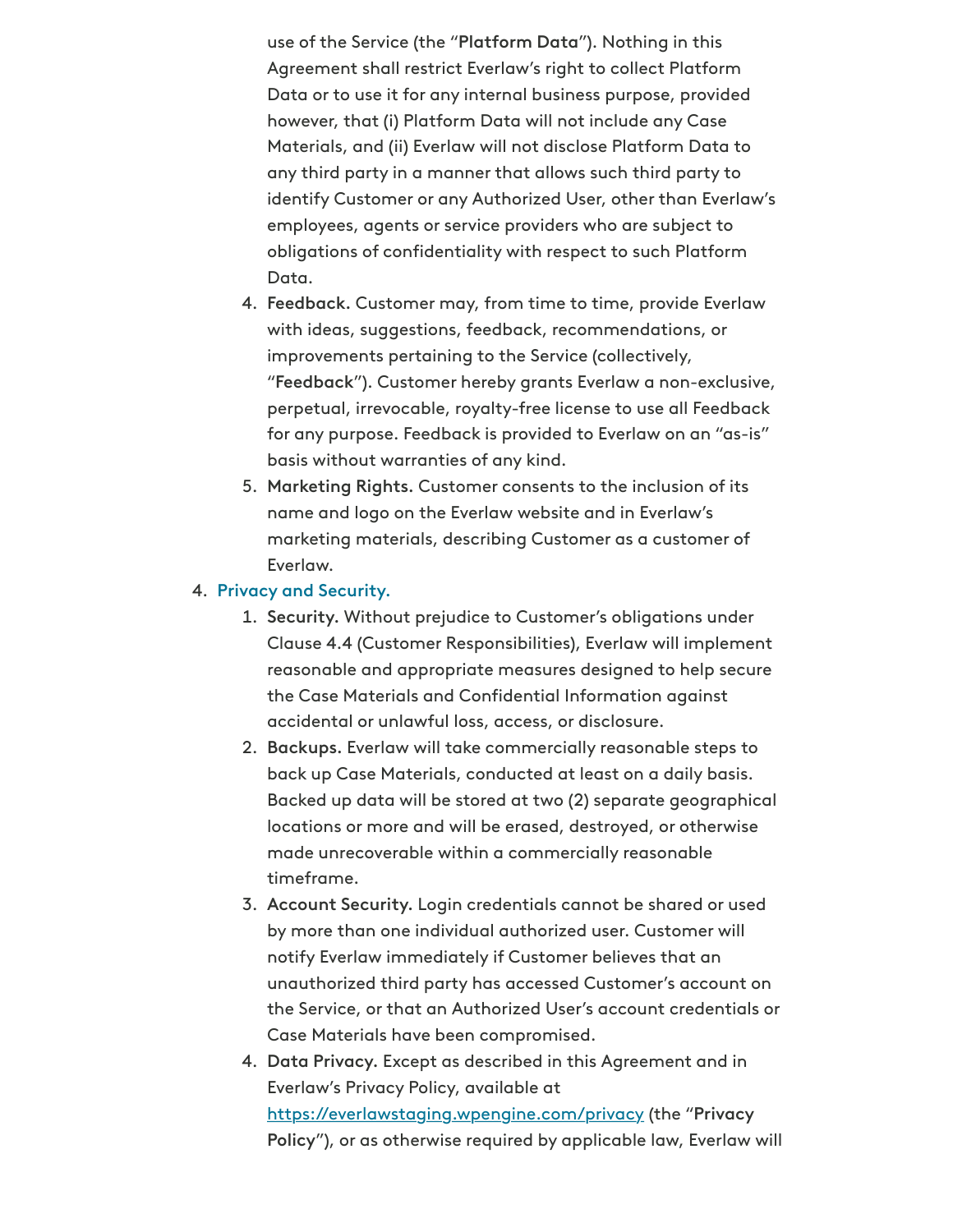not disclose Case Materials or Customer's Confidential Information to any third party.

- 5. Customer Responsibilities. Customer acknowledges and agrees that Everlaw does not require any specific data from Customer or its Authorized Users for the purposes of providing the Service and that Customer and its Authorized Users control the content of any Case Materials inputted, transmitted, uploaded, transferred, submitted, replicated or in any other way accessed or used through the use of and for the purposes of providing the Service. Accordingly, Customer is solely responsible for accuracy, content and legality of all Case Materials uploaded by (or on behalf of) Customer or its Authorized Users to the Service. In addition, Customer acknowledges and agrees that it shall be responsible for procuring and maintaining any necessary consents and permissions and providing and making any necessary notifications required to ensure: (i) Customer is lawfully (without being in breach of applicable laws) able to disclose, provide or make available to the Case Materials to Everlaw in connection with this Agreement and the Service, including (but not limited to) any consents required to enable the lawful transfer of Case Materials to Everlaw located in the United States; and (ii) Everlaw is lawfully (without being in breach of applicable law) able to use, store, handle and process the Case Materials in accordance with and for the purposes contemplated by this Agreement.
- 6. EU Data Processing Addendum. To the extent Everlaw processes any Case Materials that include "personal data" protected by Data Protection Laws (defined in the DPA), Everlaw agrees to process such personal data in compliance with Everlaw's Data Processing Addendum, available at [https://everlawstaging.wpengine.com/legal/data](https://everlawstaging.wpengine.com/legal/data-protection/#data-processing-addendum)protection/dpa (the "DPA"), which is hereby automatically incorporated by reference.
- 7. California Consumer Privacy Act. Customer acknowledges and agrees that Everlaw's California Data Privacy Addendum, [available at https://everlawstaging.wpengine.com/legal/data](https://everlawstaging.wpengine.com/legal/data-protection/#california-data-privacy-addendum)protection/cdpa (the "CDPA") is hereby automatically incorporated into this Agreement by reference.
- 8. HIPAA. Customer agrees that any transfer by Customer to Everlaw of any "personal health information", as defined in the Health Insurance Portability and Accountability Act of 1996 ("HIPAA") is subject to Everlaw's Business Associate Agreement, [available at https://everlawstaging.wpengine.com/legal/data-](https://everlawstaging.wpengine.com/legal/data-protection/#business-associate-agreement)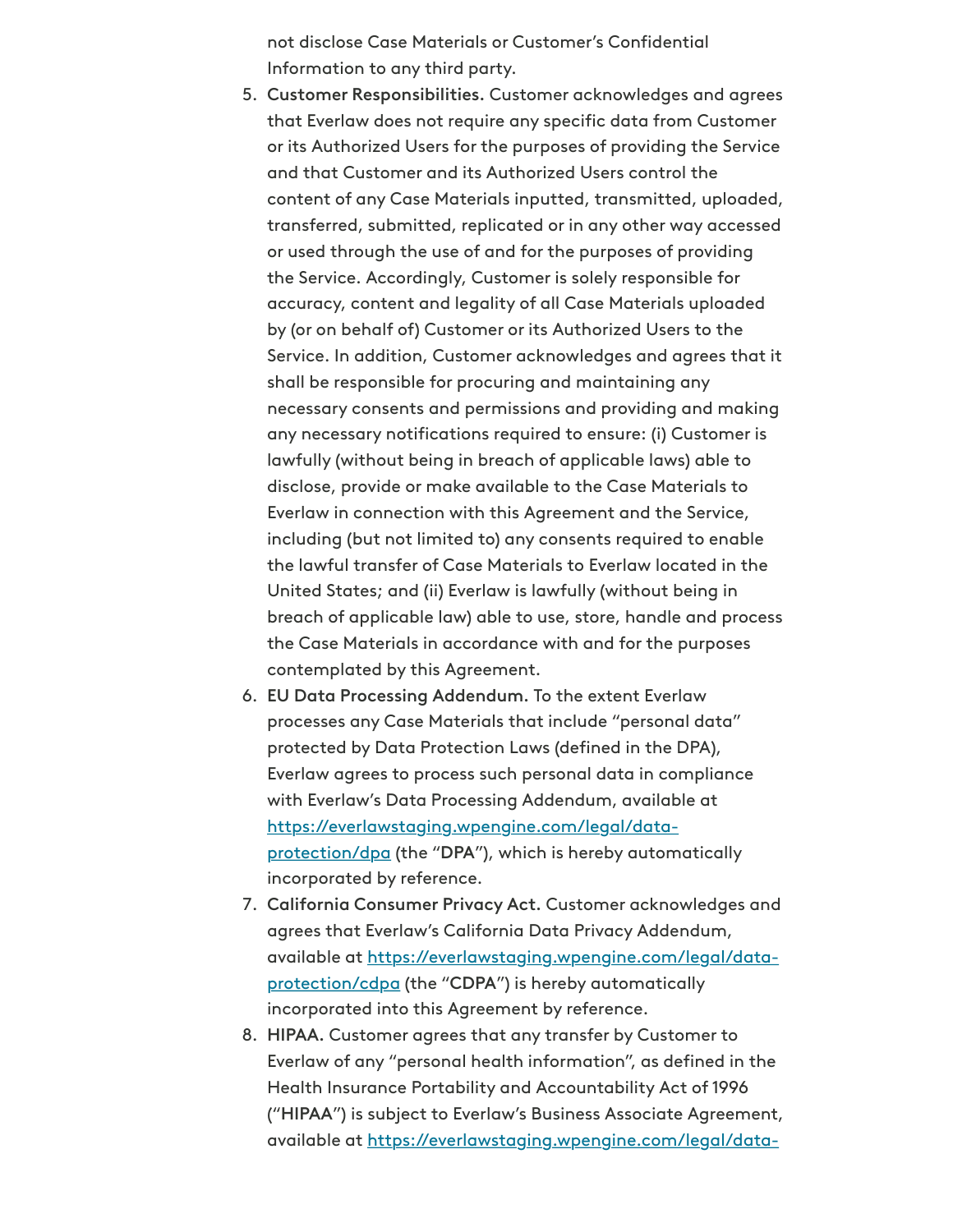[protection/baa \(the "BAA"\), which is hereby incorporated by](https://everlawstaging.wpengine.com/legal/data-protection/#business-associate-agreement) reference.

- 5. Confidentiality.
	- 1. Confidential Information. "Confidential Information" shall mean all information of a party disclosed to the other party, regardless of the form of disclosure, that is designated as confidential or that reasonably should be understood to be confidential given the nature of the information and the circumstances of disclosure, including without limitation and without the need to designate as confidential (i) with respect to Customer, the Case Materials, but not the Platform Data, and (ii) with respect to Everlaw, the pricing terms offered to Customer by Everlaw.
	- 2. Nondisclosure. Each party (each a "Receiving Party") agrees that (i) it shall use and reproduce the Confidential Information of the other party (the "Disclosing Party") only for purposes of exercising its rights and performing its obligations under these Terms and only to the extent necessary for such purposes and (ii) it shall restrict disclosure of such Confidential Information to the Receiving Party's employees, consultants, service providers or advisors who have a need to know and who are bound by obligations of confidentiality and nonuse at least as protective of such information as these Terms, and shall not otherwise disclose such Confidential Information to any third party without the prior written approval of the Disclosing Party. The Receiving Party will exercise at least the same degree of care used to restrict disclosure and use of its own information of like importance, but not less than reasonable care. Notwithstanding the foregoing, it shall not be a breach of these Terms for the Receiving Party to disclose Confidential Information if compelled to do so under law, in a judicial or other governmental investigation or proceeding, provided that, to the extent permitted by law, the Receiving Party has given the Disclosing Party prior notice and reasonable assistance to permit the Disclosing Party a reasonable opportunity to object to and/or limit the judicial or governmental requirement to disclosure.
	- 3. Exceptions. Notwithstanding anything to the contrary herein, neither party shall be liable for using or disclosing information that such party can prove: (i) was publicly known at the time it was disclosed or has become publicly known through no fault of the Receiving Party; (ii) was known to the Receiving Party, without restriction, at the time of disclosure, as demonstrated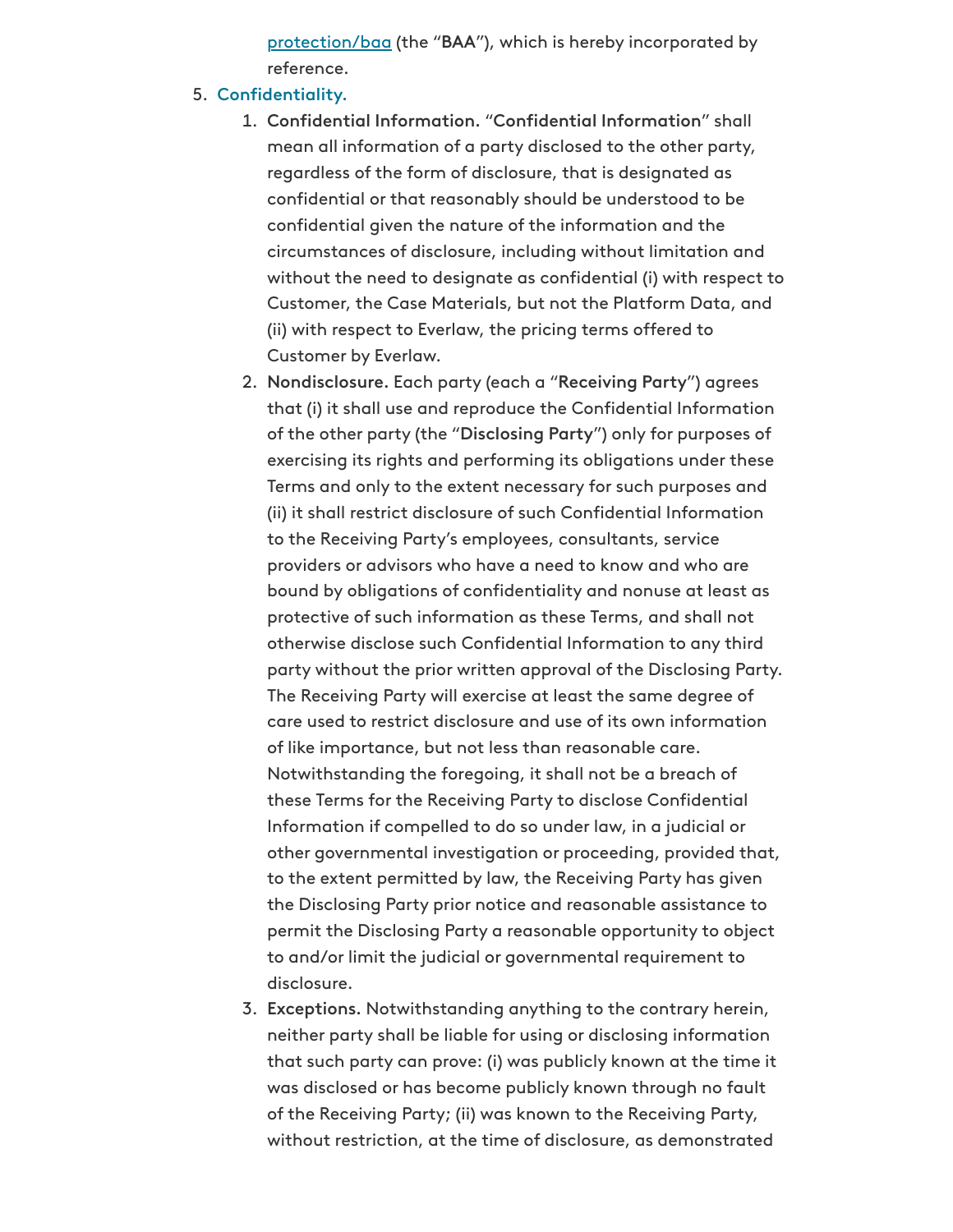by files in existence at the time of disclosure; (iii) is disclosed with the prior written approval of the Disclosing Party; (iv) was independently developed by the Receiving Party without any use of the Confidential Information, as demonstrated by files created at the time of such independent development; (v) becomes known to the Receiving Party, without restriction, from a source other than the Disclosing Party without breach of these Terms by the Receiving Party and otherwise not in violation of the Disclosing Party's rights; or (vi) is disclosed generally to third parties by the Disclosing Party without restrictions similar to those contained in these Terms.

### 6. Representations and Warranties.

- 1. Customer Representations and Warranties. Customer Represents and warrants to Everlaw that: (i) Customer has all necessary right and authority to upload the Case Materials to the Service without infringement upon any third party's proprietary or privacy rights, including intellectual property rights; (ii) the Case Materials do not contain any viruses, worms, Trojan horses or other harmful or destructive code or content; and (iii) Customer will use the Service in compliance with all applicable laws, rules and regulations, and in accordance with these Terms.
- 2. Everlaw Representations and Warranties. Everlaw represents and warrants to Customer that Everlaw will provide the Service to Customer in accordance with all applicable laws, rules and regulations.
- 3. Mutual Representations and Warranties. Each party represents and warrants that it has the necessary corporate authority to enter into this Agreement, and this Agreement is a valid and binding obligation, enforceable against it, in accordance with its terms.
- 4. Disclaimer of Warranties. EXCEPT AS EXPRESSLY SET FORTH IN THIS AGREEMENT, EVERLAW PROVIDES THE SERVICE TO CUSTOMER ON AN "AS IS" BASIS, WITHOUT WARRANTIES OF ANY KIND, WHETHER EXPRESS OR IMPLIED, INCLUDING THE WARRANTY OF MERCHANTABILITY, NON-INFRINGEMENT OR FITNESS FOR PARTICULAR PURPOSE, WHETHER ALLEGED TO ARISE BY LAW, BY USAGE IN THE TRADE, BY COURSE OF DEALING OR COURSE OF PERFORMANCE. NOTWITHSTANDING ANYTHING TO THE CONTRARY HEREIN, EVERLAW DOES NOT WARRANT THAT THE SERVICE WILL BE DELIVERED OR PERFORMED ERROR-FREE OR WITHOUT INTERRUPTION OR THAT CUSTOMER WILL ACHIEVE ANY PARTICULAR BUSINESS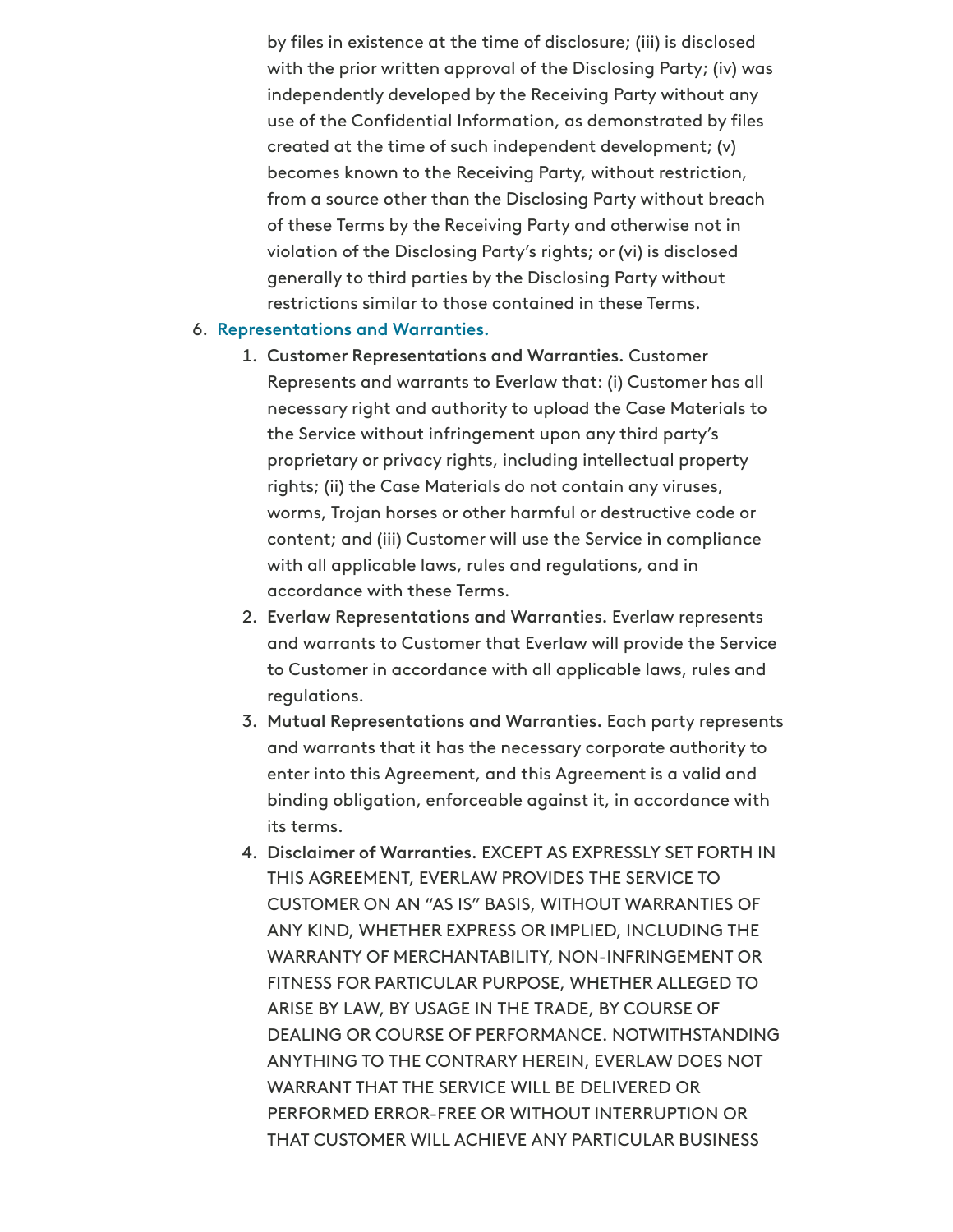# RESULTS BY USE OF THE SERVICE.

# 7. Indemnification.

- 1. Indemnities. Customer shall defend, indemnify and hold harmless Everlaw and its officers, directors, consultants, employees, successors and permitted assigns, from and against any claims, damages, costs, liabilities and expenses (including reasonable attorneys' fees) resulting from any claim, demand, action, subpoena, request or attestation (collectively, a "Claim") arising from (i) the use or display of any Case Materials in accordance with these Terms; (ii) any litigation matter in which Customer or any Authorized User is engaged; or (iii) Customer's breach of its obligations or inaccuracy of its warranties hereunder.
- 2. Indemnification Procedure. Everlaw shall provide Customer with: (i) prompt written notice of such Claim; (ii) sole control over the defense and settlement of such claim; and (iii) information as may be reasonably requested by Customer. Everlaw will have the right to approve the counsel selected by Customer for defense of any such claim, which approval will not be unreasonably withheld. Customer shall not settle any such Claim in a manner that does not unconditionally release Everlaw without Everlaw's written consent, not to be unreasonably withheld or delayed.

### 8. Limitation of Liability.

- 1. Exclusion of Damages. IN NO EVENT WILL EITHER PARTY BE LIABLE FOR ANY INDIRECT, INCIDENTAL, CONSEQUENTIAL, SPECIAL, PUNITIVE OR EXEMPLARY DAMAGES, INCLUDING LOST PROFITS, LOSS OF USE, LOSS OF DATA, COST OF PROCUREMENT OF SUBSTITUTE GOODS OR SERVICES, HOWEVER CAUSED, AND ON ANY THEORY OF LIABILITY, WHETHER FOR BREACH OF CONTRACT, TORT (INCLUDING NEGLIGENCE AND STRICT LIABILITY), OR OTHERWISE, WHETHER OR NOT COMPANY HAS BEEN ADVISED OF THE POSSIBILITY OF SUCH DAMAGES.
- 2. Maximum Aggregate Liability. EACH PARTY'S MAXIMUM AGGREGATE LIABILITY UNDER, ARISING OUT OF OR RELATING TO THIS AGREEMENT SHALL NOT EXCEED THE TOTAL AMOUNT OF FEES PAID OR PAYABLE BY CUSTOMER TO COMPANY DURING THE TWELVE MONTHS PRECEDING THE DATE THE LIABILITY FIRST ARISES.
- 3. Acknowledgement. THE LIABILITIES LIMITED BY THIS SECTION 8 APPLY: (i) TO LIABILITY FOR NEGLIGENCE; (ii) REGARDLESS OF THE FORM OF ACTION, WHETHER IN CONTRACT, TORT, STRICT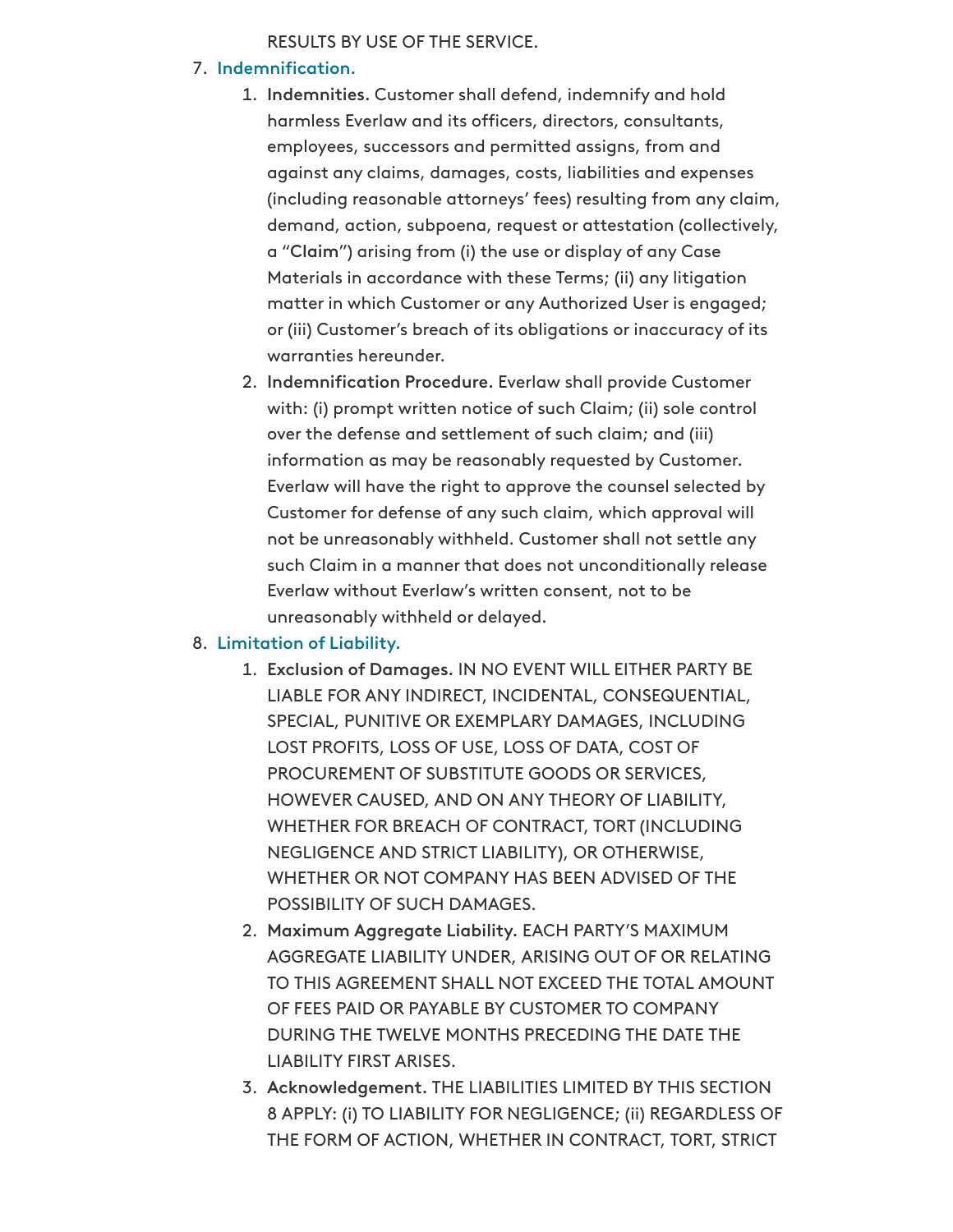PRODUCT LIABILITY, OR OTHERWISE; (iii) EVEN IF A PARTY IS ADVISED IN ADVANCE OF THE POSSIBILITY OF THE DAMAGES IN QUESTION AND EVEN IF SUCH DAMAGES WERE FORESEEABLE; AND (iv) EVEN IF A PARTY'S REMEDIES FAIL OF THEIR ESSENTIAL PURPOSE. IF APPLICABLE LAW LIMITS THE APPLICATION OF THE PROVISIONS OF THIS SECTION 8, EACH PARTY'S LIABILITY WILL BE LIMITED TO THE MAXIMUM EXTENT PERMISSIBLE BY SUCH LAW.

# 9. Term; Termination.

- 1. Term. These Terms shall be effective for so long as there is an Order Form in effect between Customer and Everlaw, or until otherwise terminated as provided herein.
- 2. Termination for Cause. Either party may terminate these Terms by giving written notice to the other party if: (i) the other party breaches a material provision of these Terms and fails to cure the breach within 30 days after being given written notice thereof; (ii) the other party is judged bankrupt or insolvent, makes a general assignment for the benefit of its creditors, a trustee or receiver is appointed for such party or any petition by or on behalf of such party is filed under any bankruptcy or similar laws.
- 3. Effect of Termination. Upon termination or expiration of these Terms for any reason, Customer's right to access and use the Service shall immediately terminate and Customer will immediately cease use of the Service.
- 4. Survival. Sections 3 (Intellectual Property Rights & Restrictions), 4 (Privacy and Security), 5 (Confidentiality), 7 (Indemnification), Section 6 (Representations and Warranties), 8 (Limitation of Liability), 11 (Miscellaneous) shall survive any expiration or termination of these Terms.
- 10. Changes to these Terms. These Terms are subject to occasional revision. Everlaw will notify Customer of any changes to these Terms by posting the new Terms on the Service and updating the "Last Updated" date below. Everlaw will also notify Customer of material changes by sending an email to the email address Customer have provided to us. For existing Customers, any changes to these Terms will be effective thirty calendar days following notification of such change, and for new Customers entering into these Terms after the new "Last Updated" date, these changes will be effective immediately. Continued use of the Service following such changes will indicate Customer's acknowledgement of such changes and agreement to be bound by the updated version of these Terms.
- 11. Miscellaneous.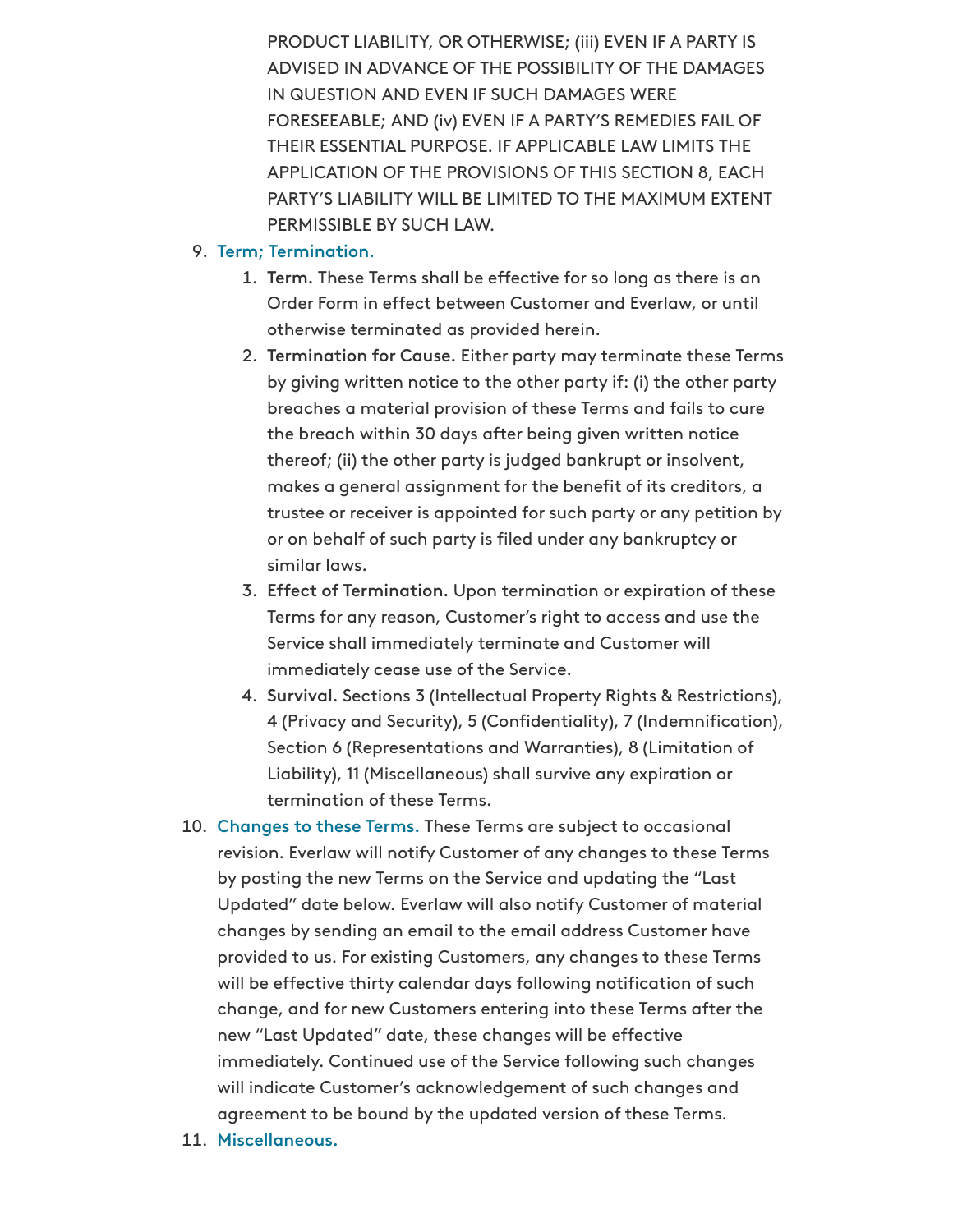- 1. Governing law. These Terms are governed by the laws of the State of California, without regard to its conflict of laws principles, and any dispute arising from these Terms shall be brought exclusively before the state and federal courts in Alameda, California, and each party irrevocably submits to the jurisdiction of such courts. The foregoing notwithstanding, if Customer is principally based in any country other than the United States or Canada, then these Terms will be governed by the laws of England and Wales, without regard to its conflict of laws principles, and any dispute arising from these Terms shall be brought exclusively before the courts located in London, England, and each party irrevocably submits to the jurisdiction of such courts.
- 2. Assignment. Neither party may transfer or assign its rights or obligations under these Terms to any third party without the prior written approval of the other party, except for an assignment to an affiliated company or to a successor in connection with a merger, acquisition, reorganization or sale of substantially all of its assets or voting securities. Any purported assignment contrary to this section shall be void. Subject to the foregoing, these Terms will be binding upon, and inure to the benefit of the parties and their respective successors and assigns.
- 3. Notices. All notices and other communications hereunder shall be in writing and shall be deemed to have been duly given when sent by email.
- 4. Relationship of Parties. The parties are independent contractors and will have no right to assume or create any obligation or responsibility on behalf of the other party. Neither party shall hold itself out as an agent of the other party. These Terms will not be construed to create or imply any partnership, agency, joint venture or formal business entity of any kind.
- 5. Severability. If any provision of these Terms is held invalid or unenforceable, it shall be replaced with the valid provision that most closely reflects the intent of the Parties and the remaining provisions of the Agreement will remain in full force and effect.
- 6. Temporary Suspension. Everlaw may temporarily suspend Customer's access to the Service if Everlaw reasonably determines that: (a) Customer's use of the Service disrupts or creates a security risk to the Service or Everlaw systems; (b) Customer is using the Service in violation of any applicable law or regulation or these Terms; or (c) Customer fails to pay fees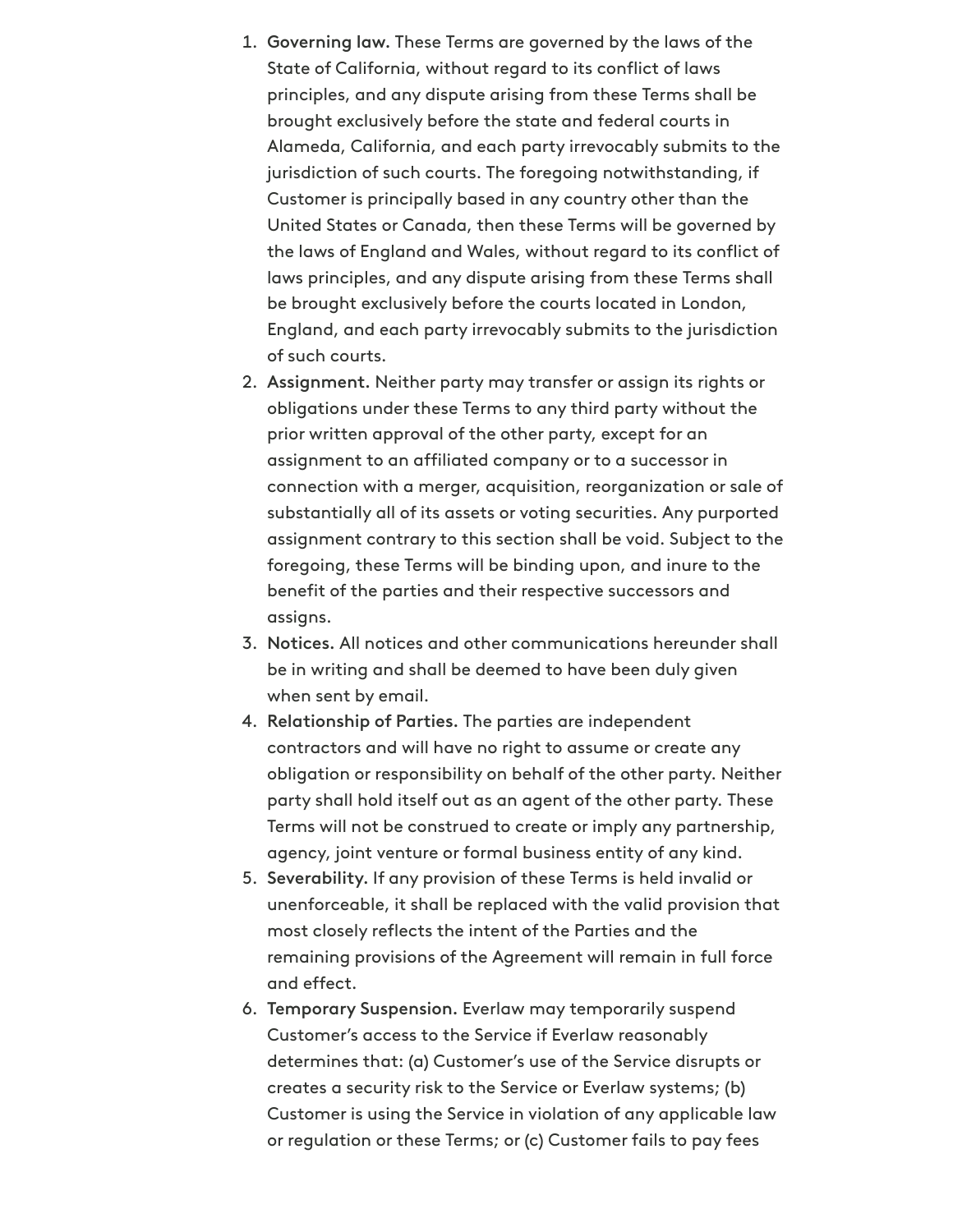owed to Everlaw in accordance with this Agreement. In the event of any suspension pursuant to this section, Everlaw will use commercially reasonable efforts to provide written notice thereof to Customer, and to restore access to the Service as promptly as reasonably practicable.

7. Force Majeure. Except for payment obligations under these Terms, neither party hereto shall be liable for any loss, damage, or penalty resulting from such party's failure to perform its obligations hereunder when such failure is due to events beyond its reasonable control, such as, without limitation, flood, earthquake, fire, acts of God, military insurrection, civil riot, or labor strikes.

# User Terms of Service

These User Terms of Service (the "User Terms") form a binding agreement between you, in your individual capacity, and Everlaw, Inc., a Delaware corporation ("Everlaw") and govern your access to and use of the services offered by Everlaw and described at [everlawstaging.wpengine.com](https://everlawstaging.wpengine.com/) (the "Service").

- 1. Customer Agreement. You are joining an account on the Service either (i) belonging to a third party customer of Everlaw (an "Organization"); (ii) created by you (an "Individual Customer"); or (iii) pursuant to an agreement between either you as an Individual Customer or an Organization on the one hand, and one of Everlaw's partners or resellers (a "Reseller") on the other hand, with Organizations, Individual Customers and Resellers also referred to as "Customer", which is subject to either the Customer Terms of Service available at [everlawstaging.wpengine.com/legal](https://everlawstaging.wpengine.com/legal), or a separate written agreement between Everlaw and Customer (the "Agreement").
- 2. Acceptance of User Terms. By accepting an invitation to join a Customer's account on the Service, accessing the Service via an agreement with a Reseller, or otherwise accessing and using the Service, or clicking "I accept" when presented with these User Terms, you agree to be bound by these User Terms. You represent and warrant that (i) you have read, understand, and agree to be bound by these User Terms, and (ii) you are at least 18 years of age. If you do not wish to be bound by these User Terms, you may not access or use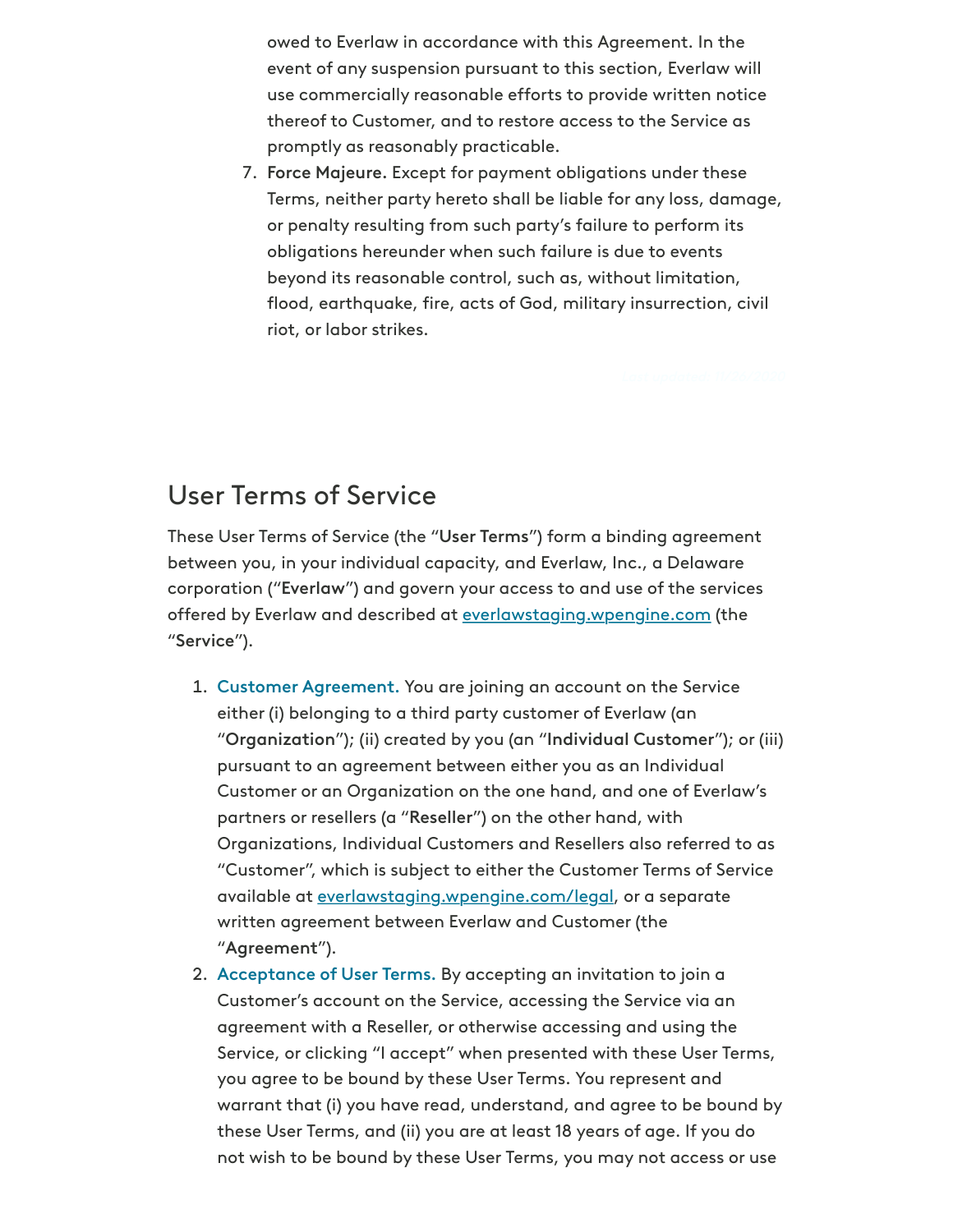the Service. The Service is not designed for users under the age of 18, and if you are younger than 18 you may not use the Service.

- 3. Access to the Service. You acknowledge and agree that your access to the Service is subject to the terms of the Agreement. If the applicable Customer on your account is an Organization, your access to the Service may be revoked by such Organization at any time. If the applicable Customer on your account is a Reseller, your access to the Service may be limited by the applicable agreement between you or the applicable Organization and the Reseller. In all cases, your access to the Service is additionally dependent on the applicable Customer maintaining the effectiveness of the Agreement and complying with its terms.
- 4. Relationship with Everlaw. As between Everlaw and Customer, you agree that it is solely Customer's responsibility to (i) inform you of any relevant Customer policies and practices and any settings that may impact the processing of Customer data; (ii) obtain any rights, permissions or consents from you that are necessary for the lawful use of Customer data and the operation of the Services; (iii) ensure that the transfer and processing of Customer data under the contract is lawful; and (iv) respond to and resolve any dispute with you relating to or based on Customer data, the Services or Customer's failure to fulfill these obligations. EVERLAW MAKES NO REPRESENTATIONS OR WARRANTIES OF ANY KIND, WHETHER EXPRESS OR IMPLIED, TO YOU RELATING TO THE SERVICES, WHICH ARE PROVIDED TO YOU ON AN "AS IS" AND " AS AVAILABLE" BASIS.
- 5. Privacy Policy. You acknowledge and agree that your access to the Service is subject to the Everlaw Privacy Policy and/or E.U. Privacy Notice, if applicable, available at

[everlawstaging.wpengine.com/privacy](https://everlawstaging.wpengine.com/privacy) (the "Privacy Policy").

- 6. Acceptable Use.
	- 1. You acknowledge and agree that at all times in your use of the Service you will: (i) comply with these User Terms; (ii) comply with all applicable law, rules and regulations; (iii) upload to the Service only information to which Customer owns all required rights under law and under contractual and fiduciary relationships (such as proprietary and confidential information learned or disclosed as part of employment relationships or under nondisclosure agreements) and do so only consistent with applicable law; (iv) use commercially reasonable efforts to prevent unauthorized access to, disclosure of, or use of the Service; (v) keep passwords and all other login information confidential; (vi) monitor and control all activity conducted through your account in connection with the Services; (vii)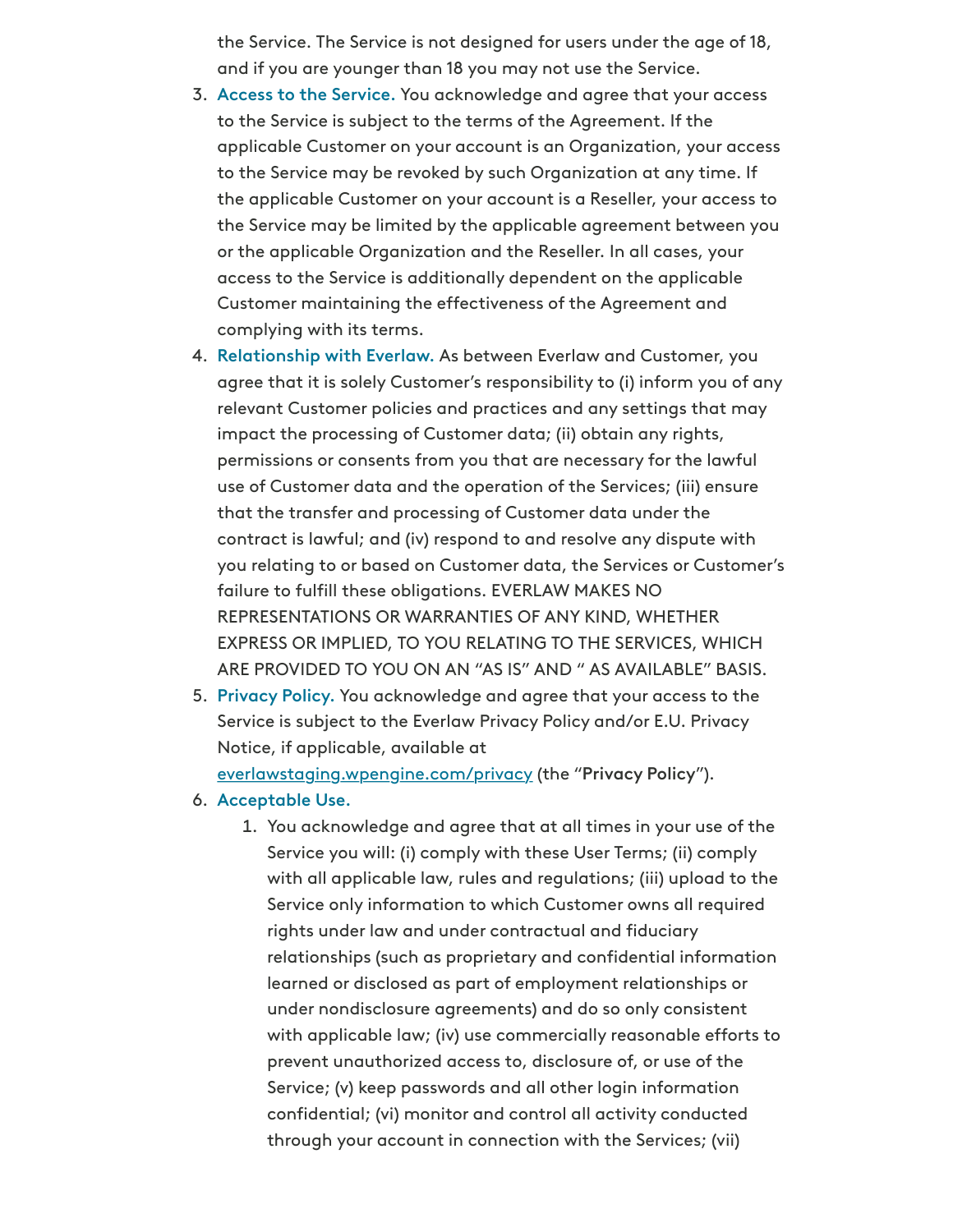promptly notify Everlaw if you become aware of or reasonably suspect any illegal or unauthorized activity or a security breach involving your accounts or teams, including any loss, theft, or unauthorized disclosure or use of a username, password, or account; and (viii) comply in all respects with all applicable terms of the third party applications, including any that Customer elects to integrate with the Services that you access or subscribe to in connection with the Services.

2. You acknowledge and agree that at all times in your use of the Service you will not: (i) permit any third party to access or use your username or password for the Service; (ii) use the Service to store or transmit any material that may infringe upon or misappropriate someone else's trademark, copyright, or other intellectual property, or that may be tortious or unlawful; (iii) upload to, or transmit from, the Service any data, file, software, or link that contains or redirects to a virus, Trojan horse, worm, or other harmful component or a technology that unlawfully accesses or downloads content or information stored within the Service or on the systems of Everlaw or any third party; (iv) attempt to reverse engineer, decompile, hack, disable, interfere with, disassemble, modify, copy, translate, or disrupt the features, functionality, integrity, or performance of the Service (including any mechanism used to restrict or control the functionality of the Services), any third party use of the Service, or any third party data contained therein (except to the extent such restrictions are prohibited by applicable law); (v) attempt to gain unauthorized access to the Service or related systems or networks or to defeat, avoid, bypass, remove, deactivate, or otherwise circumvent any software protection or monitoring mechanisms of the Service; (vi) access the Services in order to build a similar or competitive product or service or copy any ideas, features, functions, or graphics of the Services; (vii) use the Services in any manner that may harm minors or that interacts with or targets people under the age of eighteen; (viii) engage in activity that incites or encourages violence or hatred against individuals or groups; (ix) impersonate any person or entity, including, but not limited to, an employee of Everlaw or another user of the Service, or falsely state or otherwise misrepresent your affiliation with a person, organization or entity; (x) use the Service to provide material support or resources (or to conceal or disguise the nature, location, source, or ownership of material support or resources) to any organization(s) designated by the United States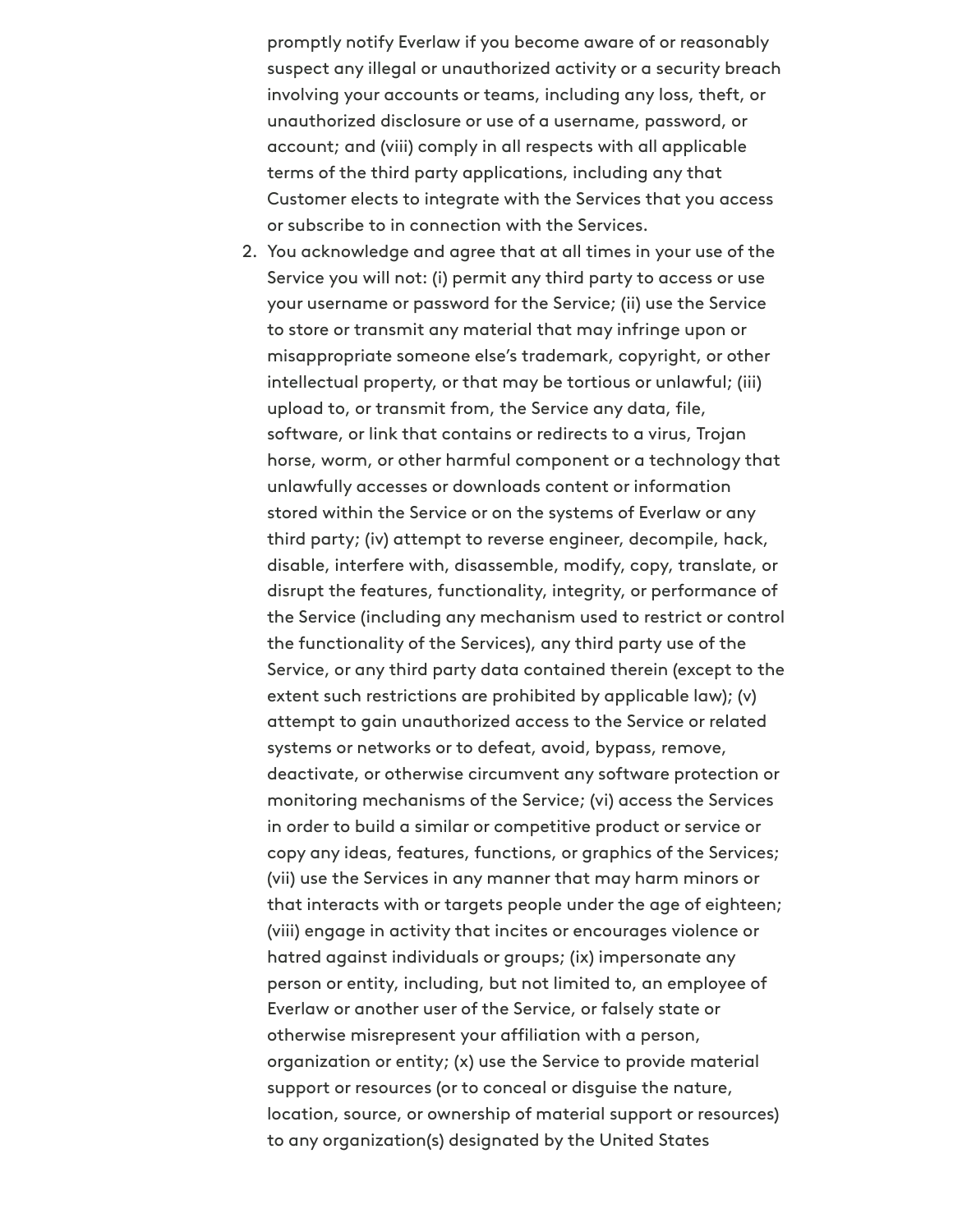government as a foreign terrorist organization pursuant to section 219 of the Immigration and Nationality Act or other laws and regulations concerning national security, defense or terrorism; (xi) access, search, or create accounts for the Service by any means other than our publicly supported interfaces (for example, "scraping" or creating accounts in bulk); (xii) send unsolicited communications, promotions or advertisements, or spam; (xiii) send altered, deceptive or false source-identifying information, including "spoofing" or "phishing"; (xiv) sublicense, resell, time share or similarly exploit the Services; (xv) use contact or other user information obtained from the Services (including email addresses) to contact users outside of the Service without their express permission or authority or to create or distribute mailing lists or other collections of contact or user profile information for use outside of the Services; or (xvi) authorize, permit, enable, induce or encourage any third party to do any of the above.

- 7. Suspension of Access. Everlaw may suspend your access to the Service if Everlaw reasonably determines that: (a) your use of the Service disrupts or creates a security risk to the Service or Everlaw systems; or (b) you are using the Service in violation of any applicable law or regulation, these User Terms, or the applicable Agreement. In the event of any suspension pursuant to this section, Everlaw will use commercially reasonable efforts to provide you written notice thereof, and to restore access to the Service as promptly as reasonably practicable.
- 8. Intellectual Property Rights & Restrictions. Everlaw shall retain all intellectual property rights in the Service, including any and all derivatives, changes and improvements thereto, and you agree that you obtain no intellectual property rights or licenses by these User Terms except those expressly granted herein.
- 9. Limitation of Liability.
	- 1. Exclusion of Damages IN NO EVENT WILL EVERLAW BE LIABLE FOR ANY INDIRECT, INCIDENTAL, CONSEQUENTIAL, SPECIAL, PUNITIVE OR EXEMPLARY DAMAGES, INCLUDING LOST PROFITS, LOSS OF USE, LOSS OF DATA, COST OF PROCUREMENT OF SUBSTITUTE GOODS OR SERVICES, HOWEVER CAUSED, AND ON ANY THEORY OF LIABILITY, WHETHER FOR BREACH OF CONTRACT, TORT (INCLUDING NEGLIGENCE AND STRICT LIABILITY), OR OTHERWISE, WHETHER OR NOT COMPANY HAS BEEN ADVISED OF THE POSSIBILITY OF SUCH DAMAGES.
	- 2. Maximum Aggregate Liability. EVERLAW'S MAXIMUM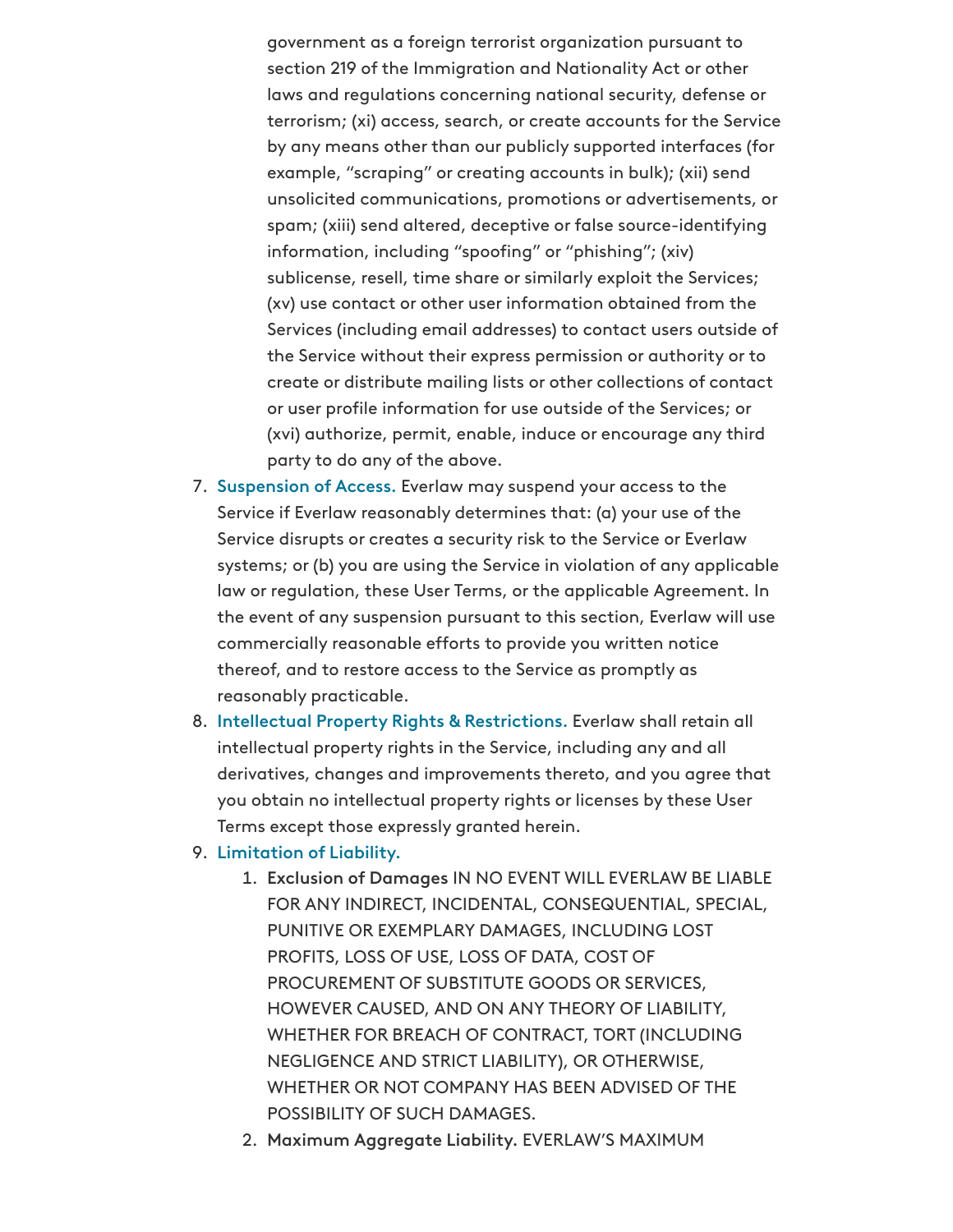AGGREGATE LIABILITY UNDER, ARISING OUT OF OR RELATING TO THIS AGREEMENT SHALL NOT EXCEED \$100.

- 3. Acknowledgement. THE LIABILITIES LIMITED BY THIS SECTION 9 APPLY: (A) TO LIABILITY FOR NEGLIGENCE; (B) REGARDLESS OF THE FORM OF ACTION, WHETHER IN CONTRACT, TORT, STRICT PRODUCT LIABILITY, OR OTHERWISE; (C) EVEN IF A PARTY IS ADVISED IN ADVANCE OF THE POSSIBILITY OF THE DAMAGES IN QUESTION AND EVEN IF SUCH DAMAGES WERE FORESEEABLE; AND (D) EVEN IF YOUR REMEDIES FAIL OF THEIR ESSENTIAL PURPOSE. IF APPLICABLE LAW LIMITS THE APPLICATION OF THE PROVISIONS OF THIS SECTION 9, EVERLAW'S LIABILITY WILL BE LIMITED TO THE MAXIMUM EXTENT PERMISSIBLE BY SUCH LAW.
- 10. Changes to the User Terms. These User Terms are subject to occasional revision. We will notify you of any changes to our User Terms by posting the new User Terms on the Service and updating the "Last Updated" date below. We will also notify you of material changes by sending an email to the email address you have provided to us. Changes to these User Terms will be effective thirty calendar days following notification of such change, but for new users entering into these User Terms after the new "Last Updated" date, these changes will be effective immediately. Continued use of the Service following such changes will indicate your acknowledgement of such changes and agreement to be bound by the updated version of these User Terms.

#### 11. Miscellaneous.

- 1. Governing law. These User Terms are governed by the laws of the State of California, without regards to its conflict of laws principles, and any dispute arising from these User Terms shall be brought exclusively before the state and federal courts in Alameda, California, and each party irrevocably submits to the jurisdiction of such courts. The foregoing notwithstanding, if Customer is principally based in Europe, or anywhere in the United Kingdom, then these User Terms will be governed by the laws of England and Wales, without regards to its conflict of laws principles.
- 2. Assignment. You may not transfer or assign its rights or obligations under these User Terms to any third party without the prior written approval of Everlaw, but Everlaw may freely do so without consent, including without limitation in connection with a merger, acquisition, reorganization or sale of substantially all of its assets or voting securities. Any purported assignment contrary to this section shall be void. Subject to the